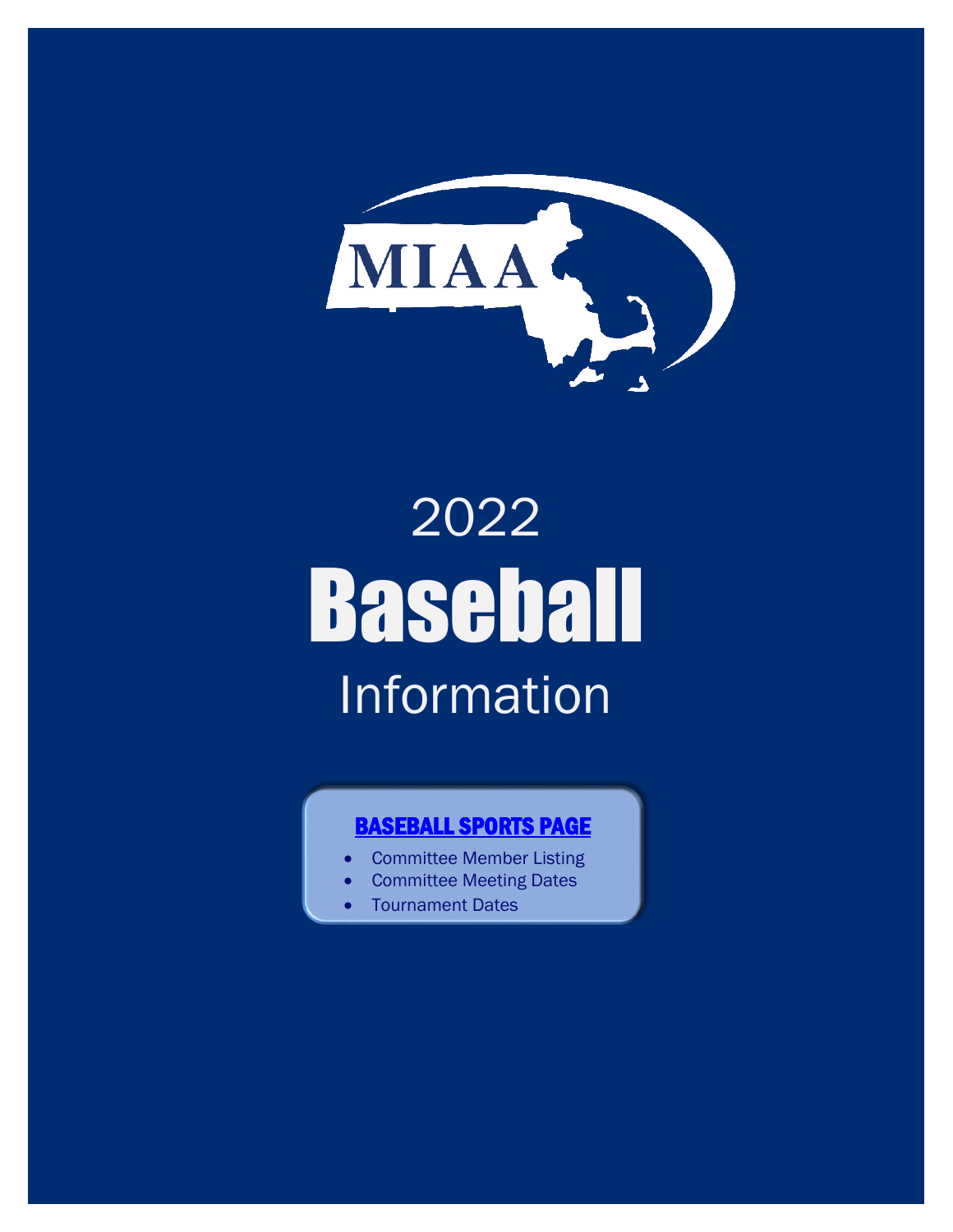

# **MIAA BASEBALL TOURNAMENT**

# **1. QUALIFYING CRITERIA**

- a. A school must schedule and compete in a minimum of 50% of the season competition limits per Handbook Rule 34 (8 contests) to be eligible for tournament play. Only the first three (3) games played between two (2) schools count towards qualification. League play-off games count.
- b. All team sports will qualify the top 32 teams by division
- c. Teams not power seeded in the top 32 but meeting 50% qualifying criteria will be eligible for the tournament
- d. All team sports will be seeded by power ranking system
- e. Top 4 seeded teams placed in four brackets (1,2,3,4)
- f. The rest of bracket positions filled with remaining teams by power ranking system. After the top 32 teams are power seeded, the remaining teams with 50 % or better record will be seeded from the bottom of each bracket
- g. All games will be at home site of higher seed for the Preliminary Play in games, Round of 32, Round of 16 and Round of 8.

# **2. UNPLAYED GAMES DUE TO COVID-19**

- a. Competitions unable to be played because of COVID-19 will be considered NO CONTESTS.
- b. Schools will have an opportunity to appeal to the Seeding Committee if competitions deemed NO CONTESTS impact their ability to access the MIAA Tournament under the 50% qualifying criteria.

# **3. FORFEITED CONTESTS**

a. When a forfeit win is awarded to a school due to the termination of their opponent's baseball program or failure to fulfill their contractual obligation, for power ranking purposes, the score will be entered as 5-0.

# **4. SEEDING/ PAIRING ANNOUNCEMENT**

- a. Seeding is to be done by a committee which is limited to the tournament administrator who is a non-voting member of the seeding committee, voting members of the MIAA Baseball Committee, and may also include as voting members, district athletic committee members from the tournament district(s). At least one coach should be present as an observer.
- b. Seeding will be done by a power rating system:
	- i. Team's average margin of victory + average of opponents' ratings = overall rating
- c. Tie Breaking Procedure (Seeding)
	- i. Head-to-head Competition
	- ii. The higher average of each team's opponents' rating, based on the power rating formula.
	- iii. League Champion
	- iv. Coin flip
		- 1. Only 2 teams tied use coin flip
		- 2. More than 2 teams, all team names will be put into a hat. Once team name will be drawn that team wins the tiebreaker. All other remaining teams will return to step 1.

In a tie breaker for tournament seeding every match played including exclusion games, but excluding endowment games are counted.

Note: If a tie involves multiple teams (more than 2) and a team is eliminated, the procedure starts over at step one with the remaining teams.

- d. Pairings and Tournament Information will be available o[n MIAA website](http://www.miaa.net/) throughout the tournament.
- e. Tournament match results should be called in to the Tournament Administrator by the winning team, as soon as possible, from the game site.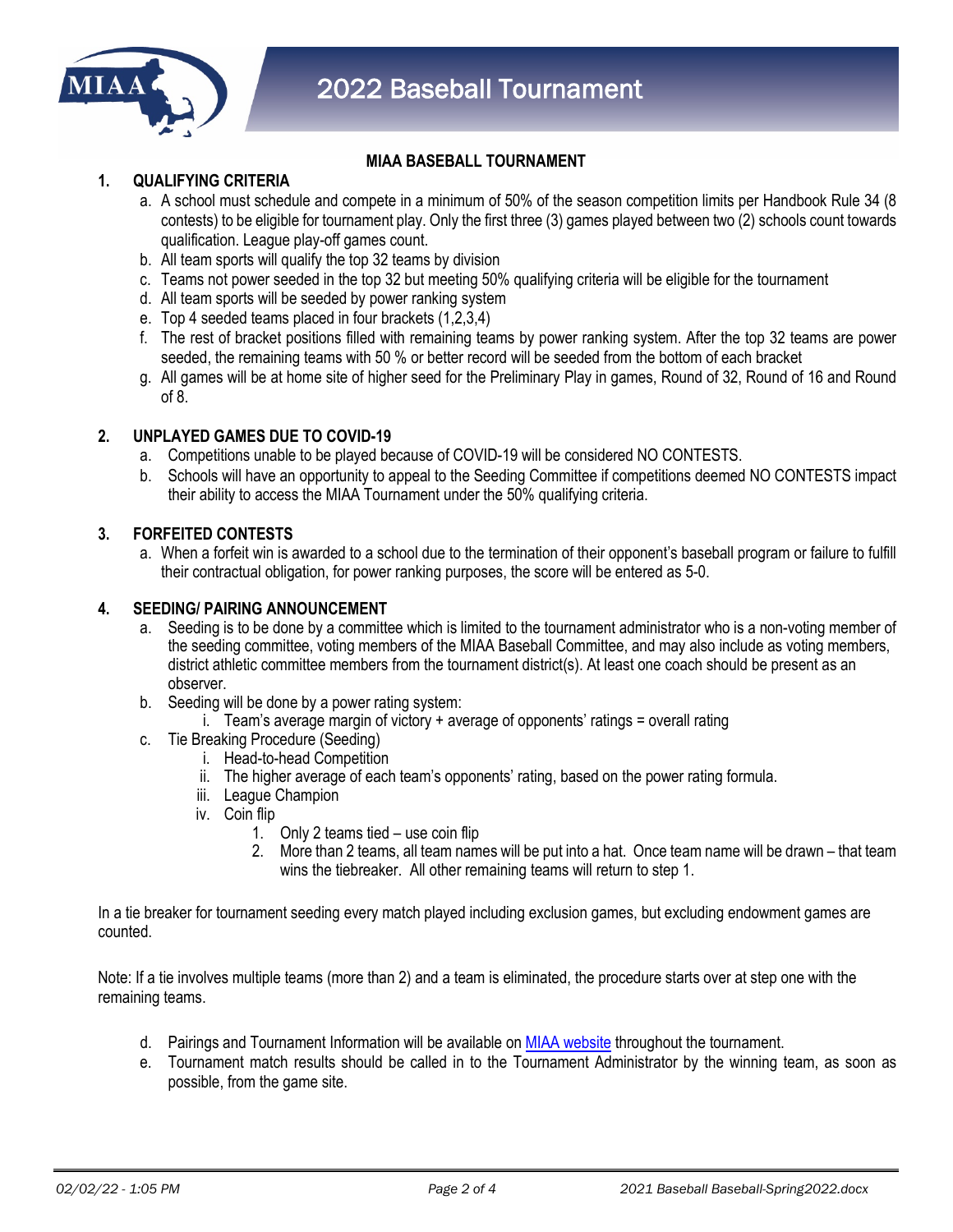

# **5. SITE INFORMATION**

- a. All matches will be at home site of higher seed for the Preliminary Play-in games, Round of 32, Round of 16 & Round of 8.
- b. If home team site is not acceptable the following will apply:
	- i. Home school AD finds an acceptable site
	- ii. Lower seed will host the match
	- iii. If both sites are not acceptable, Tournament Administrator will place match at an acceptable site within MIAA site policy
- c. The MIAA will provide sites for State Semi Finals (round of 4) and State Finals as defined by TMC Site policy.
- d. Home field venues must meet the following standards from the MIAA handbook:
	- 1. Condition of playing surface
	- 2. Crowd Control
	- 3. Seating capacity
	- 4. Ticket sales control

# 6. **PLAYING RULES**

- a. National Federation of State High School Associations (NFHS) Baseball Rules will be followed with the following state association adoptions:
	- i. Strike Two Rule MIAA Handbook Rule 65.4
	- ii. Pitch Counts MIAA Handbook Rule 65.5

# **7. OFFICIALS**

- a. To be eligible to be assigned to an MIAA tournament game, an official must have a background check approved by the MIAA. All officials must be assigned by the host school assigner or approved state assigner.
- b. Two (2) officials will be assigned for all games through the Round of 16. Three (3) officials will be assigned for the Round 8, State Semifinals and State Finals.

#### **8. TIES, SUSPENDED AND/OR REGULATION GAMES IN TOURNAMENT PLAY**

a. All games that are stopped by the umpire-in-chief, regardless of innings played or score, will be resumed at the point of stoppage. All games must complete 6 1/2 or 7 innings unless both schools mutually agree to end the contest after a regulation game has been declared. A regulation game is declared as  $4\frac{1}{2}$  or 5 innings.

#### **9. POSTPONEMENT OF GAMES**

a. Only the Tournament administrator may decide to postpone a game. Postponed games are to be played the following day on the same field, if possible.

#### **10. GAME BALLS**

- a. The home team shall provide the game balls for each game through the Round of 8.
- b. The MIAA will provide baseball for the State Semifinals & State Finals. The approved baseball for 2022 is the Spalding Pro NFHS Baseball (41-100HS).

# **11. ELIGIBLE TOURNAMENT PLAYERS**

a. The Baseball Committee has established a 25 player, game day roster limit for tournament eligible teams.

#### **12. PROTEST OF A MISAPPLIED RULE**

a. Protests must be settled on the playing field by the crew of officials.

#### **13. MEDICAL COVERAGE**

a. A licensed athletic trainer, physician, physician's assistant, certified EMT, or nurse practitioner will be available at all contests.